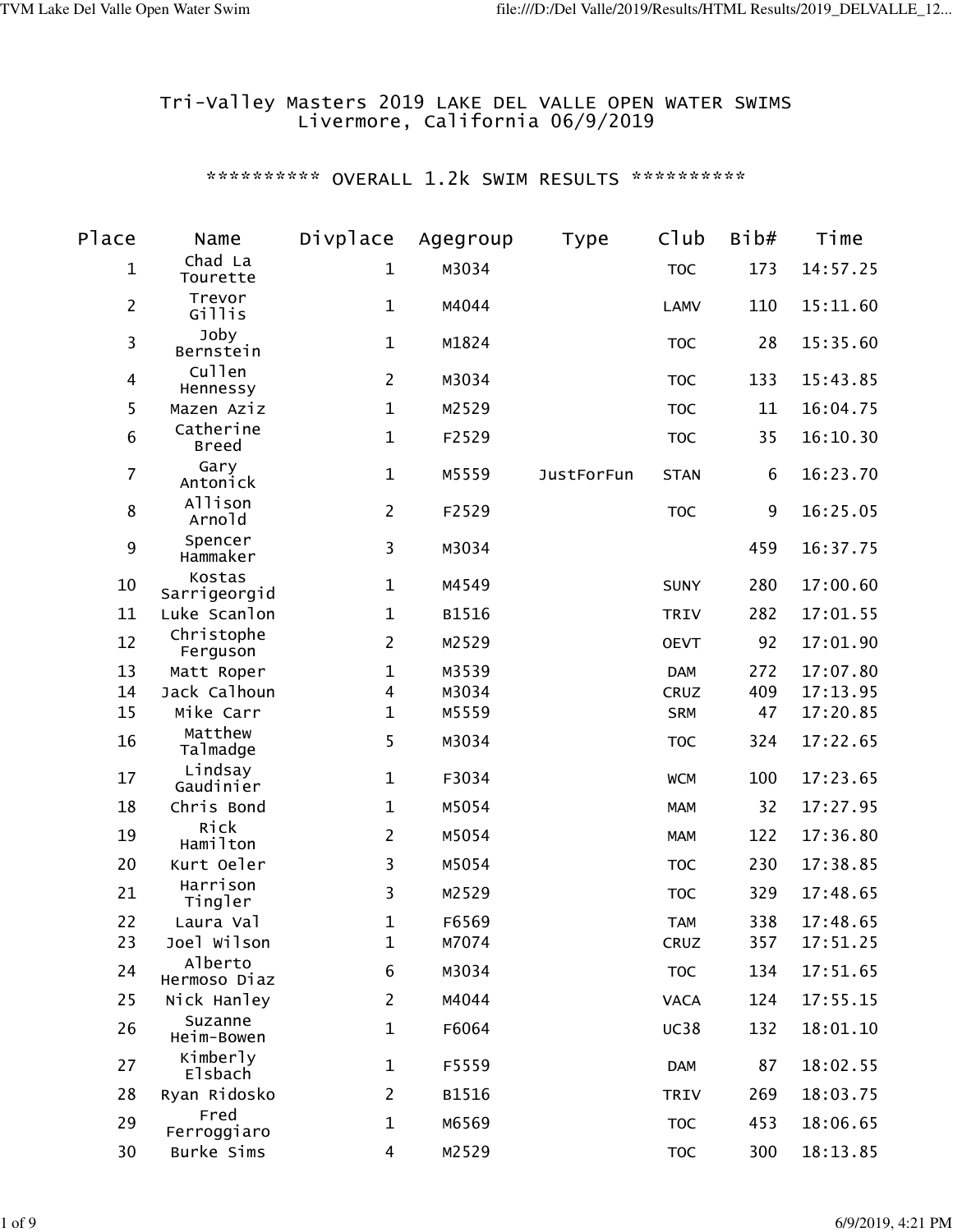| 31 | Jason<br>Dehaaff         | 3                       | B1516 | <b>UN</b>   | 80  | 18:32.85 |
|----|--------------------------|-------------------------|-------|-------------|-----|----------|
| 32 | Christine<br>01son       | 3                       | F2529 | <b>TOC</b>  | 232 | 18:35.20 |
| 33 | Sara<br>Quintero         | $\overline{2}$          | F3034 | AAM         | 420 | 18:38.45 |
| 34 | Danielle<br><b>Becks</b> | $\mathbf{1}$            | F3539 | <b>TOC</b>  | 19  | 18:39.05 |
| 35 | Max<br>Grotenhuis        | 4                       | B1516 | <b>WAC</b>  | 118 | 18:39.10 |
| 36 | Lisa Ward                | $\overline{2}$          | F5559 | <b>WCM</b>  | 348 | 18:41.45 |
| 37 | Danila<br>Gorkov         | 5                       | B1516 | <b>LAMV</b> | 112 | 18:41.55 |
| 38 | Shannon<br>Hackett       | 3                       | F3034 | <b>TOC</b>  | 120 | 18:41.80 |
| 39 | Jesse<br>Bause11         | $\overline{2}$          | M3539 | CRUZ        | 16  | 18:43.15 |
| 40 | Nader Amer               | $\overline{7}$          | M3034 | <b>TVM</b>  | 3   | 18:46.25 |
| 41 | Gabriella<br>Bensadoun   | $\mathbf{1}$            | G1314 | <b>OAPB</b> | 26  | 18:46.40 |
| 42 | Laureen<br>Welting       | $\mathbf{1}$            | F5054 | <b>TOC</b>  | 350 | 18:48.65 |
| 43 | George Greer             | 5                       | M2529 | <b>EBAT</b> | 456 | 18:49.10 |
| 44 | Adam Santner             | $\overline{2}$          | M4549 | <b>TEME</b> | 279 | 18:51.05 |
| 45 | Bud Porter               | $\overline{\mathbf{3}}$ | M4549 | <b>OEVT</b> | 251 | 18:51.45 |
| 46 | Marguerite<br>Meyer      | $\overline{2}$          | F6064 | <b>TOC</b>  | 414 | 18:53.70 |
| 47 | Perry<br>Klebahn         | $\overline{4}$          | M5054 | <b>TOC</b>  | 161 | 18:56.80 |
| 48 | Eric Wright              | $\overline{4}$          | M4549 | <b>CGM</b>  | 364 | 19:03.10 |
| 49 | Elizabeth<br>Tiedemann   | 3                       | F5559 | <b>ARM</b>  | 328 | 19:05.40 |
| 50 | Vivian<br>Redmond        | $\mathbf{1}$            | G1718 | <b>TOC</b>  | 262 | 19:08.45 |
| 51 | Jamie Kulla              | 5                       | M5054 | <b>STAN</b> | 170 | 19:09.50 |
| 52 | Andrew Wong              | 6                       | M5054 | <b>TVM</b>  | 360 | 19:11.55 |

#### Tri-Valley Masters 2019 LAKE DEL VALLE OPEN WATER SWIMS Livermore, California 06/9/2019

| Place | Name               | Divplace | Agegroup | Type    | Club        | Bib# | Time     |
|-------|--------------------|----------|----------|---------|-------------|------|----------|
| 53    | David Law          | 8        | M3034    |         | <b>MAM</b>  | 180  | 19:11.75 |
| 54    | Ron Emhoff         |          | M6064    |         | <b>UC36</b> | 89   | 19:12.60 |
| 55    | Stephanie<br>Couch | 4        | F5559    |         | <b>MELO</b> | 64   | 19:12.95 |
| 56    | Megumi<br>Masuda   |          | F4549    | WETSUIT | <b>LAMV</b> | 416  | 19:14.05 |
| 57    | Emily<br>Harris    |          | G1516    |         | <b>TRIV</b> | 129  | 19:17.40 |
| 58    | Michelle<br>Rowe   |          | F4044    |         | <b>TVM</b>  | 274  | 19:18.25 |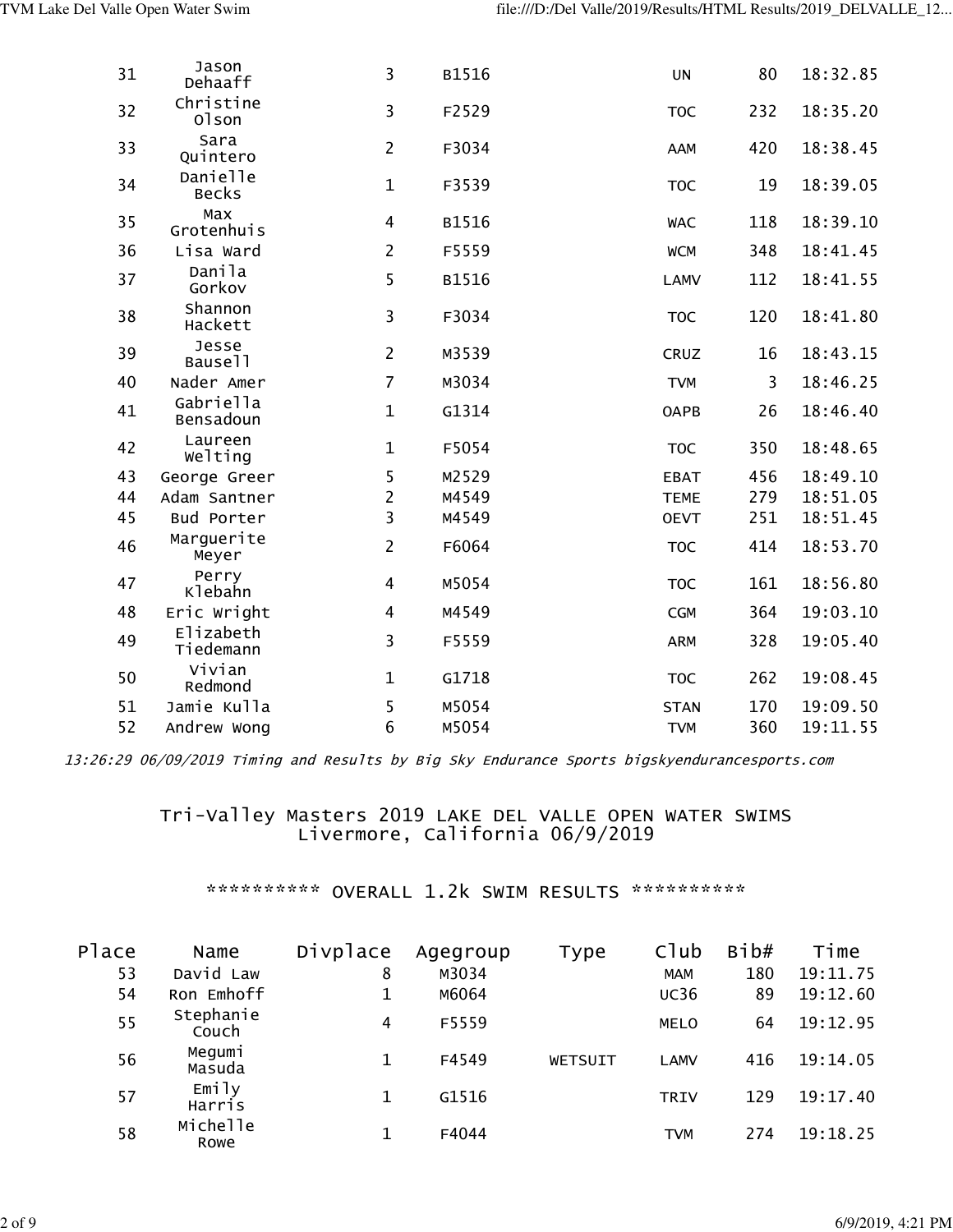| 59 | Cynthia<br>Hertzer        | $\overline{2}$ | F5054 |                   | CRUZ        | 135 | 19:21.75 |
|----|---------------------------|----------------|-------|-------------------|-------------|-----|----------|
| 60 | Ed Owen                   | $\mathbf{1}$   | M4549 | <b>JustForFun</b> | <b>PCCM</b> | 237 | 19:23.85 |
| 61 | Paul Kryska               | $\overline{2}$ | M5559 |                   | <b>MVM</b>  | 169 | 19:25.90 |
| 62 | Liam<br>Russell           | $\mathbf{1}$   | B1314 |                   | <b>PCCA</b> | 277 | 19:27.90 |
| 63 | Kevin<br>Donlon           | 3              | M4044 |                   | <b>OEVT</b> | 84  | 19:28.25 |
| 64 | Jamie<br>Neuwirth         | 9              | M3034 |                   | <b>TOC</b>  | 225 | 19:31.85 |
| 65 | Ryken<br>Thompson         | $\overline{7}$ | B1516 |                   | <b>PCCA</b> | 327 | 19:39.35 |
| 66 | Steve<br>Cutting          | $\overline{2}$ | M6064 |                   | <b>MAM</b>  | 72  | 19:41.65 |
| 67 | <b>Else</b><br>Vanelle    | $\overline{2}$ | G1314 |                   | <b>UN</b>   | 340 | 19:43.40 |
| 68 | Beccah<br>Rothschild      | $\mathbf{1}$   | F4549 |                   | <b>MAM</b>  | 273 | 19:45.05 |
| 69 | Eloise<br><b>Burtis</b>   | $\overline{2}$ | G1516 |                   | <b>TOC</b>  | 40  | 19:48.55 |
| 70 | Mark White                | 3              | M5559 |                   | <b>TSUN</b> | 353 | 19:49.40 |
| 71 | John Jeha                 | 3              | M6064 |                   | <b>SERC</b> | 443 | 19:52.65 |
| 72 | Terrance<br>Crowley       | 5              | M4549 |                   | <b>WINE</b> | 71  | 19:54.40 |
| 73 | Jayne Riley               | 5              | F5559 |                   | <b>SRVM</b> | 270 | 20:00.90 |
| 74 | Marlon<br>Woolf           | 4              | M5559 |                   | <b>NUTS</b> | 363 | 20:02.40 |
| 75 | Jonathan<br>Crussell      | $\mathbf{1}$   | M3034 | WETSUIT           | <b>UC38</b> | 446 | 20:03.10 |
| 76 | Tyler Trinh               | 8              | B1516 |                   | <b>TRIV</b> | 333 | 20:03.70 |
| 77 | Mike<br>Thompson          | 6              | M4549 |                   | <b>LVTC</b> | 326 | 20:04.55 |
| 78 | Emma<br><b>Bustamante</b> | 3              | G1314 |                   | <b>OAPB</b> | 41  | 20:04.75 |
| 79 | Helene<br>Nehrebecki      | $\overline{2}$ | F3539 |                   | <b>DAM</b>  | 224 | 20:08.15 |
| 80 | Justin<br>Tucker          | $\overline{7}$ | M4549 |                   | LGSR        | 336 | 20:18.85 |
| 81 | Cindy<br>Clements         | 6              | F5559 |                   | <b>NBA</b>  | 58  | 20:19.05 |
| 82 | <b>Brendan</b><br>Wolfe   | $\overline{4}$ | M4044 |                   | <b>SCSC</b> | 359 | 20:24.35 |
| 83 | Suzanne<br>Gelb           | $\mathbf{1}$   | F4044 | <b>JustForFun</b> | <b>SMM</b>  | 105 | 20:27.35 |
| 84 | Dana<br>Macabales         | $\mathbf 1$    | F2529 | <b>JustForFun</b> | <b>CGM</b>  | 198 | 20:27.75 |
| 85 | Chris<br>Tofanelli        | 3              | M3539 |                   | <b>HTUB</b> | 331 | 20:31.75 |
| 86 | Jane<br>Russell           | $\overline{7}$ | F5559 |                   | <b>DAM</b>  | 276 | 20:35.25 |
| 87 | Megan<br>Gawlick          | $\overline{4}$ | G1314 |                   | <b>WOOD</b> | 103 | 20:36.85 |
| 88 | Richard<br><b>Burns</b>   | $\mathbf 1$    | M7579 |                   | <b>TAM</b>  | 38  | 20:39.05 |
| 89 | Kevin<br>Keating          | 5              | M5559 |                   | <b>SMAC</b> | 156 | 20:42.15 |
| 90 | Sarah<br>Groskopf         | 3              | F3539 |                   | <b>TVM</b>  | 116 | 20:46.50 |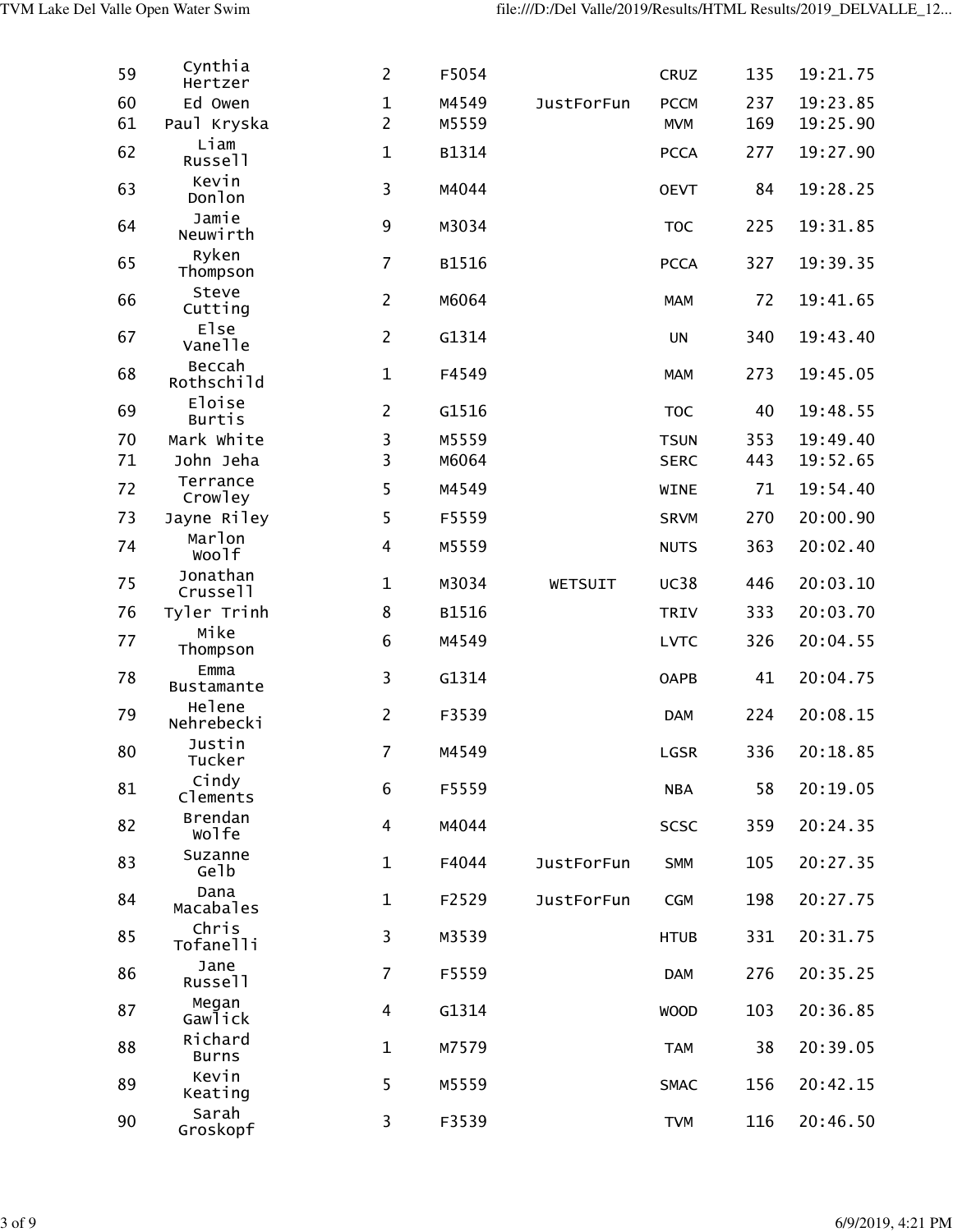| 91  | Jeffrey<br>Citron        | 4              | M6064 | <b>MEMO</b> | 57  | 20:48.35 |
|-----|--------------------------|----------------|-------|-------------|-----|----------|
| 92  | Boburkhon<br>Jakhongirov | $\mathbf{1}$   | B0910 | <b>LAMV</b> | 149 | 20:49.10 |
| 93  | Stephen<br>Small         | $\overline{2}$ | M6569 | <b>MEMO</b> | 302 | 20:52.00 |
| 94  | Alexander<br>Miller      | $\overline{2}$ | B1314 | LAM         | 426 | 20:53.75 |
| 95  | Nancy<br>Melrose         | 3              | F5054 | <b>UC38</b> | 210 | 20:56.60 |
| 96  | Andy<br>Quintero         | 6              | M2529 | AAM         | 419 | 20:56.70 |
| 97  | Jennifer<br>Phalen       | 8              | F5559 | <b>DAM</b>  | 243 | 20:56.80 |
| 98  | Doug<br>Putnam-Pite      | 5              | M6064 | <b>UC38</b> | 255 | 20:57.65 |
| 99  | Marni<br>Crooks          | $\overline{2}$ | F4044 | <b>WCM</b>  | 69  | 21:00.30 |
| 100 | Fiona Greer              | 4              | F2529 | <b>EBAT</b> | 454 | 21:00.65 |
| 101 | Paul Carter              | 7              | M5054 | <b>WCM</b>  | 49  | 21:05.50 |
| 102 | Jay Stanton              | 6              | M6064 | <b>MVM</b>  | 316 | 21:07.50 |
| 103 | Harlan<br>Pinto          | $\overline{7}$ | M6064 | <b>MELO</b> | 248 | 21:08.55 |
| 104 | Loa Ortiz                | 3              | F4044 | <b>TEME</b> | 235 | 21:08.85 |

#### Tri-Valley Masters 2019 LAKE DEL VALLE OPEN WATER SWIMS Livermore, California 06/9/2019

| Place | Name                     | Divplace       | Agegroup | <b>Type</b> | C1ub        | Bib# | Time     |
|-------|--------------------------|----------------|----------|-------------|-------------|------|----------|
| 105   | Tessa<br><b>Brinkman</b> | 4              | F3539    |             | <b>UC38</b> | 37   | 21:09.70 |
| 106   | Joshua<br>Clusin         | $\overline{7}$ | M2529    |             | <b>UC38</b> | 59   | 21:12.05 |
| 107   | Lauren<br>villa          | 5              | G1314    |             | MAT         | 344  | 21:14.35 |
| 108   | Dan<br>Winterrowd        | 3              | M6569    |             | <b>SMST</b> | 358  | 21:14.40 |
| 109   | Shauna<br>Revelli        | 5              | F3539    |             | <b>MAM</b>  | 267  | 21:15.05 |
| 110   | Phyllis<br>Quinn         | 3              | F6064    |             | <b>TOC</b>  | 258  | 21:15.15 |
| 111   | Ava Peyton               | 3              | G1516    |             | UN          | 242  | 21:15.55 |
| 112   | Colleen<br>Darling       | $\overline{2}$ | F4549    |             | <b>WCM</b>  | 78   | 21:19.15 |
| 113   | Bob Upshaw               | $\overline{2}$ | M7074    |             | <b>WCM</b>  | 337  | 21:28.50 |
| 114   | Erik<br>Johnson          | 5              | M4044    |             | <b>TEME</b> | 151  | 21:31.90 |
| 115   | Karen Ward               | 4              | F3034    |             | <b>OEVT</b> | 347  | 21:35.70 |
| 116   | Ricardo<br>Urbina        | 6              | M4044    |             | <b>TOC</b>  | 445  | 21:51.65 |
| 117   | Kerry<br>Gluchowski      | 5              | F3034    |             | <b>UC38</b> | 458  | 21:54.15 |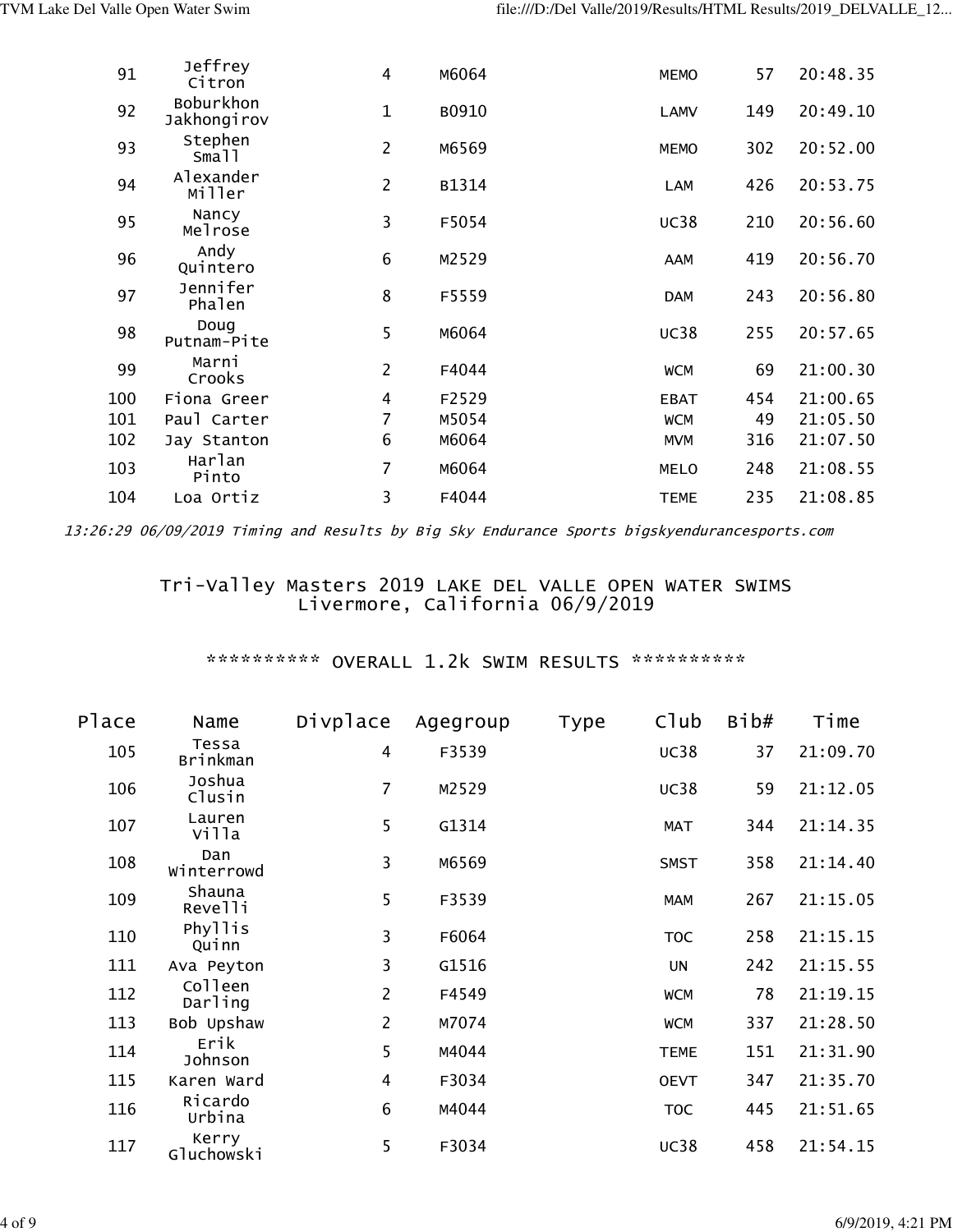| 118 | Philip<br>Vitale            | 8              | M4549 |                   | <b>TSUN</b>  | 450 | 21:55.55 |
|-----|-----------------------------|----------------|-------|-------------------|--------------|-----|----------|
| 119 | Jeff Foster                 | 8              | M5054 |                   | <b>MEMO</b>  | 97  | 21:57.85 |
| 120 | Zachary<br>Green            | 10             | M3034 |                   | <b>MVM</b>   | 114 | 22:01.00 |
| 121 | Shelby<br>Resnick           | $\overline{4}$ | G1516 |                   | <b>HILLS</b> | 415 | 22:01.10 |
| 122 | Sarah<br>Dunwoody           | 5              | G1516 |                   | UN           | 86  | 22:11.35 |
| 123 | Justin Ely                  | $\mathbf{1}$   | B1112 |                   | <b>EBA</b>   | 88  | 22:17.75 |
| 124 | Robert<br>Kne <sub>11</sub> | 8              | M6064 |                   | <b>OEVT</b>  | 428 | 22:19.65 |
| 125 | Angel More                  | 6              | G1516 |                   | UN           | 216 | 22:21.40 |
| 126 | Rachel<br>McCrea            | $\overline{7}$ | G1516 |                   | UN           | 205 | 22:21.45 |
| 127 | Austin<br>Sparrow           | 9              | B1516 |                   | <b>UN</b>    | 309 | 22:21.70 |
| 128 | Ira Weiny                   | 9              | M4549 |                   | <b>LVTC</b>  | 349 | 22:24.70 |
| 129 | Jennifer<br>Wendell         | 3              | F4549 |                   | <b>SRVM</b>  | 351 | 22:25.95 |
| 130 | Susan<br>Haufler            | 4              | F6064 |                   | <b>MEMO</b>  | 131 | 22:28.95 |
| 131 | Thomas<br>Knopf             | 3              | M7074 |                   | <b>TOC</b>   | 164 | 22:30.00 |
| 132 | Jessie<br>Hickel            | 5              | F6064 |                   | <b>EBAT</b>  | 421 | 22:30.35 |
| 133 | Nicholas<br>Todd            | $\mathbf 1$    | M3539 | <b>JustForFun</b> | <b>UC38</b>  | 330 | 22:31.65 |
| 134 | John<br>Cottingham          | 9              | M6064 |                   | LGSR         | 412 | 22:32.45 |
| 135 | Margaret<br>Greer           | 6              | F3034 |                   | <b>EBAT</b>  | 455 | 22:32.75 |
| 136 | Sean<br><b>Flanagan</b>     |                |       |                   | <b>TSU</b>   | 457 | 22:40.00 |
| 137 | Patti<br>Philpott           | 4              | F4549 |                   | <b>TCAM</b>  | 244 | 22:40.55 |
| 138 | Phillip<br>Bowen            | $\mathbf 1$    | M6569 | <b>JustForFun</b> | <b>WCM</b>   | 34  | 22:45.75 |
| 139 | James<br><b>Button</b>      | $\mathbf{1}$   | M3539 | WETSUIT           |              | 424 | 22:47.10 |
| 140 | Marta<br>Bechhoefer         | 4              | F5054 |                   | CRUZ         | 18  | 23:00.75 |
| 141 | Edward Deng                 | 6              | M5559 |                   | <b>FREM</b>  | 81  | 23:02.45 |
| 142 | Monica<br>Carney            | 6              | F3539 |                   | CRUZ         | 411 | 23:03.20 |
| 143 | Erin Hobbs                  | 4              | F4044 |                   | <b>MAAC</b>  | 138 | 23:16.55 |
| 144 | Paul Stock                  | 4              | M6569 |                   | <b>EDHS</b>  | 318 | 23:22.90 |
| 145 | Ann Michel<br>Ongerth       | 5              | F4549 |                   | <b>WCM</b>   | 233 | 23:23.40 |
| 146 | Jason Sears<br>Marianne     | $\overline{7}$ | M4044 |                   | <b>OEVT</b>  | 291 | 23:23.85 |
| 147 | <b>Brems</b>                | $\mathbf{1}$   | F7074 |                   | <b>MELO</b>  | 36  | 23:27.60 |
| 148 | Elise Riley                 | $\mathbf{1}$   | F1824 |                   | <b>SRVM</b>  | 449 | 23:34.15 |
| 149 | Jill<br>Fleming             | 9              | F5559 |                   | <b>SMM</b>   | 95  | 23:39.00 |
| 150 | Jay<br>Bedsworth            | $\mathbf{1}$   | M5559 | WETSUIT           | <b>SRVM</b>  | 20  | 23:50.10 |
| 151 | Amirkhon<br>Jakhongirov     | $\overline{2}$ | B1112 |                   | <b>LAMV</b>  | 148 | 23:52.35 |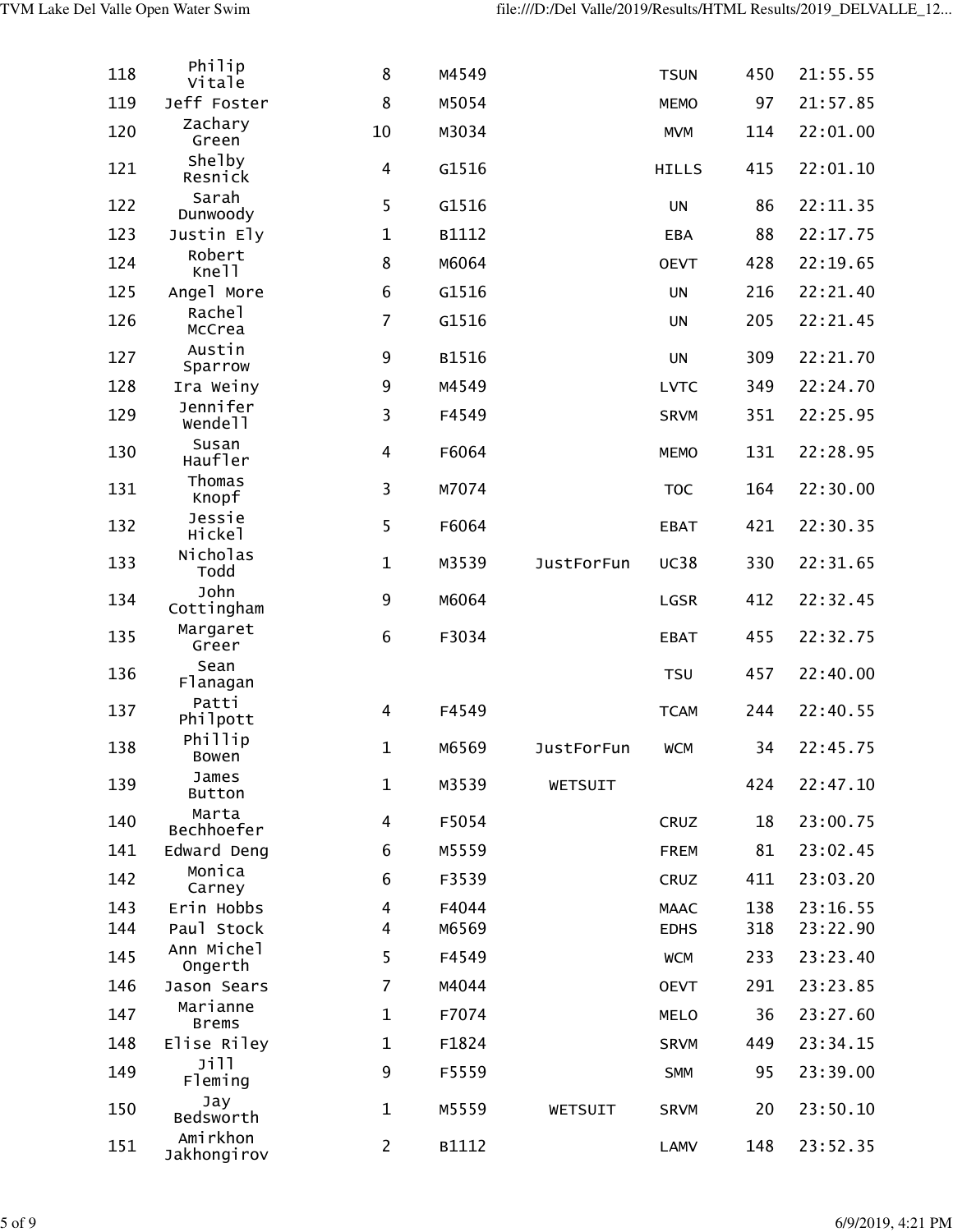| 152 | David<br>Crankshaw | 10 | M6064 |         | MELO        | 67  | 23:58.75 |
|-----|--------------------|----|-------|---------|-------------|-----|----------|
| 153 | Irene Smith        | 6  | F6064 |         | <b>OEVT</b> | 304 | 24:15.85 |
| 154 | Patrick<br>Nagel   | 4  | M3539 |         | <b>BAM</b>  | 220 | 24:16.95 |
| 155 | Doug Cort          | 5. | M6569 |         | <b>CMAM</b> | 62  | 24:19.45 |
| 156 | Aki Lewis          |    | F4549 | WETSUIT | <b>SRVM</b> | 184 | 24:23.35 |

#### Tri-Valley Masters 2019 LAKE DEL VALLE OPEN WATER SWIMS Livermore, California 06/9/2019

| Place | Name                   | Divplace       | Agegroup | Type              | C1ub        | Bib# | Time     |
|-------|------------------------|----------------|----------|-------------------|-------------|------|----------|
| 157   | Marc<br>Bensadoun      | $\overline{7}$ | M5559    |                   | <b>OAM</b>  | 444  | 24:23.75 |
| 158   | Ernst<br>Halperin      | 8              | M5559    |                   | <b>TSUN</b> | 423  | 24:24.85 |
| 159   | Nicole<br>Danna        | $\overline{7}$ | F3034    |                   | <b>MEMO</b> | 77   | 24:25.50 |
| 160   | Kimberly<br>Decker     | 5              | F4044    |                   | <b>SMM</b>  | 79   | 24:28.95 |
| 161   | Jacob<br>Duncan        | 8              | M2529    |                   |             | 422  | 24:38.85 |
| 162   | Greg<br>Jacobus        | 6              | M6569    |                   | <b>TCAM</b> | 147  | 24:49.85 |
| 163   | Yutong Liu             | 11             | M3034    |                   | <b>OEVT</b> | 188  | 24:55.55 |
| 164   | Chris<br>Beeman        | 9              | M5559    |                   | <b>UC38</b> | 21   | 24:57.30 |
| 165   | Jean-Steph<br>Vanelle  | 9              | M5054    |                   | <b>SRVM</b> | 341  | 24:57.40 |
| 166   | Lindsy<br>Speckens     | $\overline{2}$ | F4044    | <b>JustForFun</b> | <b>MAAC</b> | 310  | 24:59.75 |
| 167   | Luke<br>Grotenhuis     | 3              | B1314    |                   | <b>WAC</b>  | 117  | 25:01.65 |
| 168   | Kaan Etem              | $\overline{2}$ | M5559    | WETSUIT           | <b>TNS</b>  | 90   | 25:03.15 |
| 169   | Tomas<br>Oppenheim     | 12             | M3034    |                   | <b>CMAM</b> | 234  | 25:06.50 |
| 170   | Daniela<br>Barnea      | $\mathbf{1}$   | F7579    |                   | <b>STAN</b> | 15   | 25:07.65 |
| 171   | Gwen<br>Shonkwiler     | $\overline{7}$ | F6064    |                   | <b>SNM</b>  | 296  | 25:22.15 |
| 172   | Donita<br>Flecker      | $\overline{7}$ | F3539    |                   | <b>SMAC</b> | 94   | 25:22.55 |
| 173   | Stephanie<br>Scott     | $\overline{2}$ | F7074    |                   | <b>WCM</b>  | 290  | 25:24.70 |
| 174   | Nadia Lotfy            | 6              | G1314    |                   | SAIL        | 193  | 25:27.55 |
| 175   | Zan Wang               | $\overline{7}$ | G1314    |                   | <b>LAMV</b> | 346  | 25:38.00 |
| 176   | John<br>Schonder       | 8              | M4044    |                   | <b>RPM</b>  | 285  | 25:40.55 |
| 177   | James Cotta            | 10             | M5559    |                   | CGM         | 63   | 25:41.80 |
| 178   | Michelle<br>Sommargren | 3              | F4044    | <b>JustForFun</b> | <b>OEVT</b> | 306  | 25:44.55 |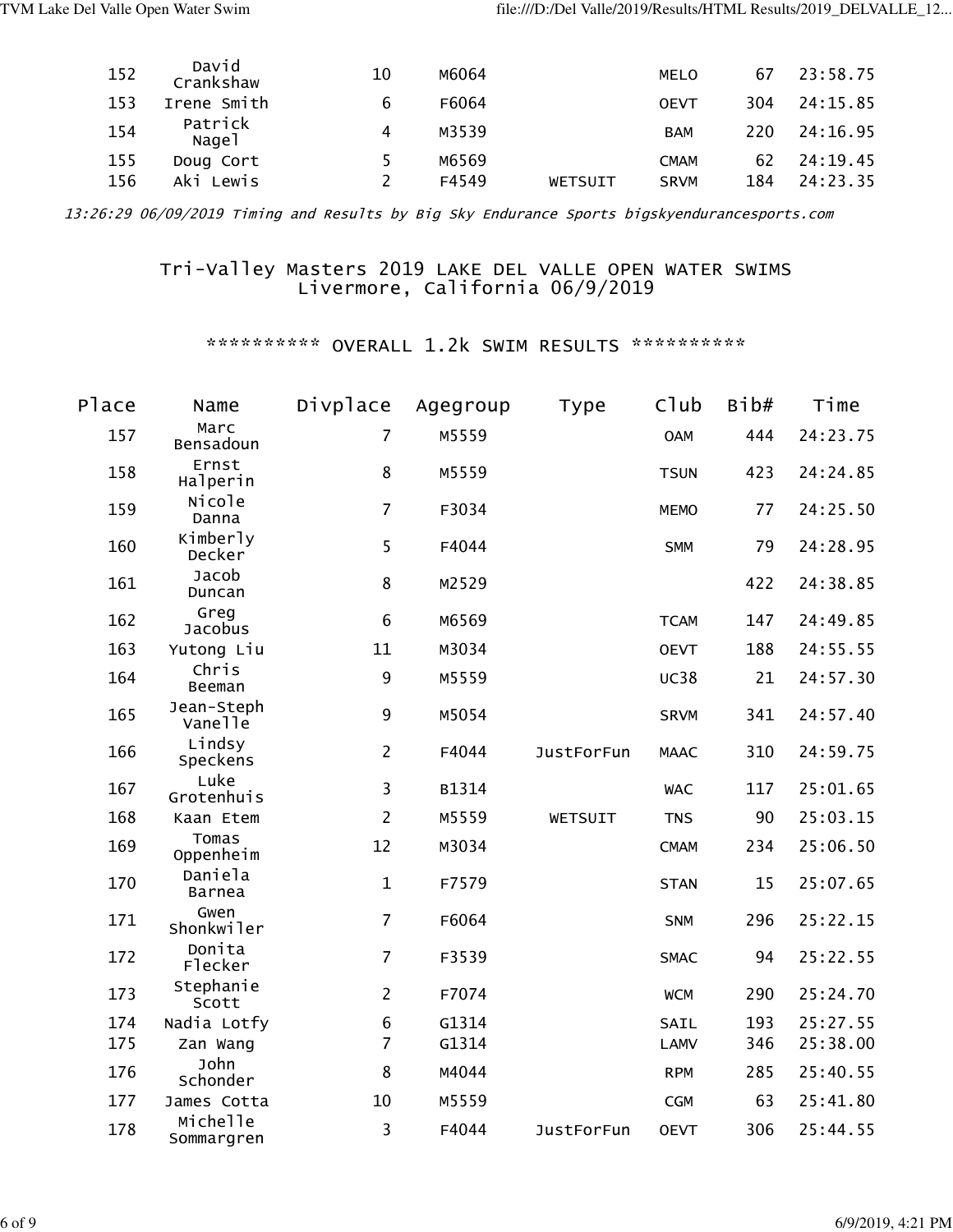| 179 | Caroline<br>Sorenson   | 8              | F3539 |                   | <b>MAM</b>  | 308 | 26:04.45 |
|-----|------------------------|----------------|-------|-------------------|-------------|-----|----------|
| 180 | Matthew<br>Gawlick     | 9              | M4044 |                   | <b>WOOD</b> | 102 | 26:18.00 |
| 181 | Thomas<br>Kinnier      | 11             | M6064 |                   | <b>MAAC</b> | 159 | 26:43.40 |
| 182 | Danielle<br>Swanson    | 8              | F3034 |                   | <b>PVMA</b> | 322 | 26:48.95 |
| 183 | Kate Latham            | $\overline{2}$ | F6569 |                   | <b>MVM</b>  | 177 | 26:50.85 |
| 184 | Cristina<br>Bensadoun  | 10             | F5559 |                   | <b>OEVT</b> | 25  | 26:55.05 |
| 185 | Veronica<br>Oberholzer | $\overline{c}$ | F1824 |                   | <b>TEME</b> | 228 | 26:55.75 |
| 186 | Susan<br>Bergmann      | 8              | F6064 |                   | <b>TEME</b> | 27  | 26:58.30 |
| 187 | James<br>McCrea        | $\mathbf{1}$   | M5054 | WETSUIT           | <b>OEVT</b> | 204 | 27:02.30 |
| 188 | Joanneke<br>Verschuur  | 5              | F5054 |                   | <b>MAM</b>  | 343 | 27:03.50 |
| 189 | John<br>Thompson       | 11             | M5559 |                   | <b>MELO</b> | 325 | 27:07.85 |
| 190 | Melissa<br>Reitano     | 6              | F4044 |                   | <b>TNS</b>  | 264 | 27:40.75 |
| 191 | Katie Fox              | 11             | F5559 |                   | <b>OEVT</b> | 98  | 27:52.40 |
| 192 | Marianne<br>Vanasupa   | $\mathbf{1}$   | F5559 | <b>JustForFun</b> | <b>OEVT</b> | 339 | 27:55.75 |
| 193 | Eben<br>Gillette       | 10             | M4549 |                   | <b>OEVT</b> | 109 | 27:57.80 |
| 194 | Adelia<br>Smith        | $\mathbf 1$    | F5559 | WETSUIT           | <b>WCM</b>  | 452 | 28:12.05 |
| 195 | Skylar<br>Truong-Le    | $\mathbf{1}$   | G1112 |                   | 0SC         | 335 | 28:24.45 |
| 196 | Leslie<br>Morgan       | 9              | F6064 |                   | CRUZ        | 217 | 28:27.30 |
| 197 | Bart Hess              | 12             | M5559 |                   | <b>MAM</b>  | 136 | 28:30.95 |
| 198 | Brian<br>Stansell      | $\mathbf{1}$   | M6569 | WETSUIT           | <b>SRVM</b> | 315 | 28:34.75 |
| 199 | Susan<br>Kester        | 6              | F5054 |                   | <b>MAM</b>  | 410 | 28:40.70 |
| 200 | Maria<br>Guerrero      | $\mathbf{1}$   | F4044 | WETSUIT           | <b>OEVT</b> | 119 | 29:06.50 |
| 201 | Matt<br>Schmidt        | $\mathbf{1}$   | M6064 | <b>JustForFun</b> | <b>UC38</b> | 284 | 29:10.35 |
| 202 | Daniel<br>Begin        | 10             | M5054 |                   |             | 448 | 29:15.95 |
| 203 | Carli<br>Osullivan     | $\mathbf{1}$   | F3034 | <b>JustForFun</b> | <b>OEVT</b> | 236 | 29:20.10 |
| 204 | Linda<br>Williams      | 3              | F7074 |                   | <b>CAM</b>  | 417 | 29:36.15 |
| 205 | Jean Field             | 12             | F5559 |                   | <b>OEVT</b> | 93  | 29:43.55 |
| 206 | Megan<br>Hoffman       | $\mathbf{1}$   | F2529 | WETSUIT           | <b>OEVT</b> | 139 | 29:50.40 |
| 207 | Shangrila<br>Rendon    | $\mathbf{1}$   | F3539 | <b>JustForFun</b> | UC33        | 265 | 29:58.85 |
| 208 | Mark Danna             | 12             | M6064 |                   | <b>UC38</b> | 76  | 30:08.80 |

## Tri-Valley Masters 2019 LAKE DEL VALLE OPEN WATER SWIMS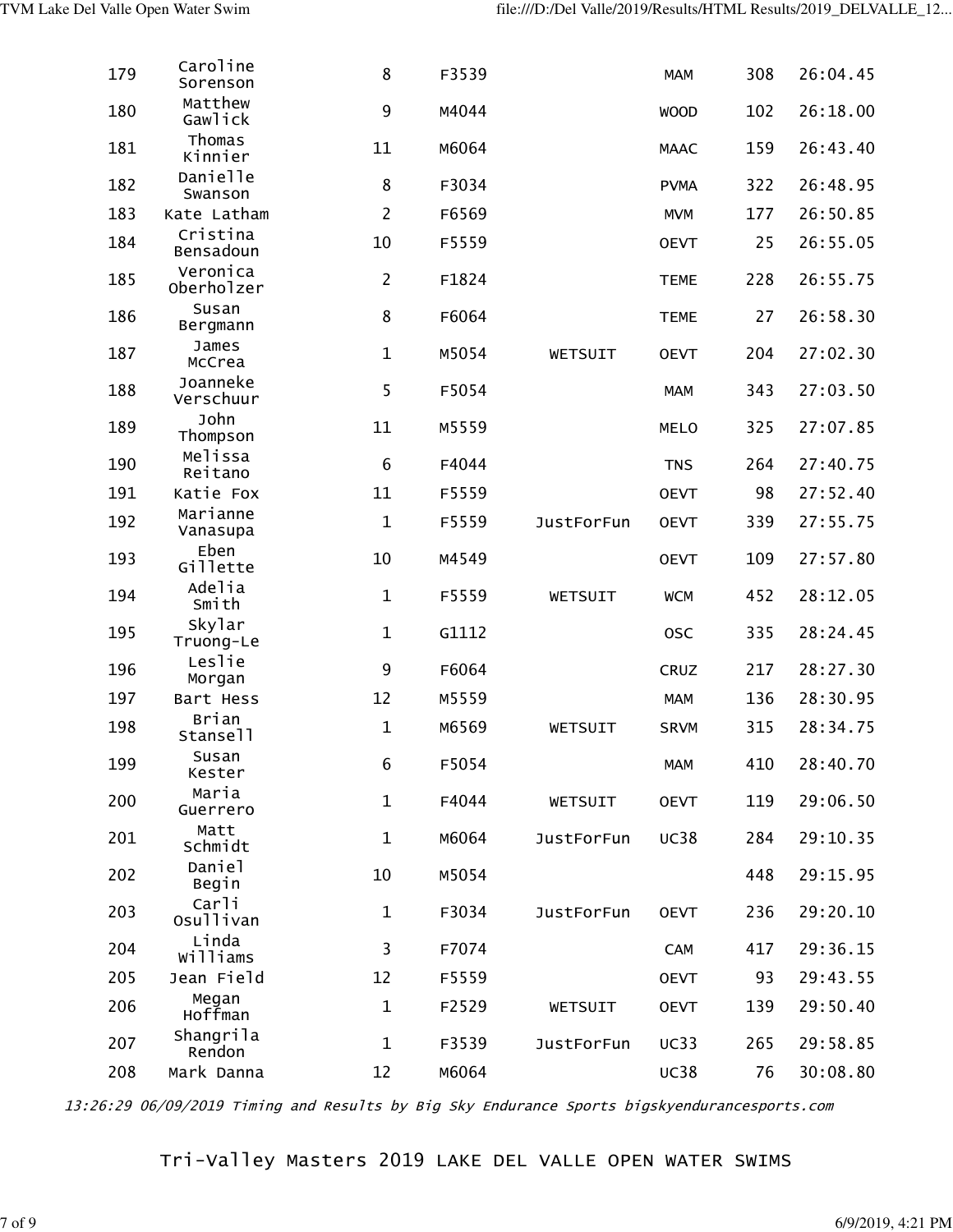# Livermore, California 06/9/2019

| Place | Name                     | Divplace       | Agegroup | <b>Type</b>       | Club        | Bib# | Time     |
|-------|--------------------------|----------------|----------|-------------------|-------------|------|----------|
| 209   | Prakash<br>Nedunuri      | $\mathbf{1}$   | M4549    | WETSUIT           | <b>OEVT</b> | 223  | 30:31.90 |
| 210   | Keith<br>Feiring         | 4              | M7074    |                   | <b>WCM</b>  | 91   | 30:50.30 |
| 211   | Mike<br>Laramie          | $\mathbf{1}$   | M8084    |                   | <b>SERC</b> | 176  | 30:57.10 |
| 212   | Edward Lane              | $\overline{2}$ | M8084    |                   | <b>WCM</b>  | 175  | 30:59.15 |
| 213   | Rick<br>Meyerhoff        | 5              | M7074    |                   | <b>TAM</b>  | 212  | 30:59.60 |
| 214   | Valerie<br>Armento       | 3              | F6569    |                   | <b>UC38</b> | 8    | 31:01.80 |
| 215   | Hong Li                  | $\mathbf{1}$   | F5054    | <b>JustForFun</b> | <b>OEVT</b> | 186  | 31:11.00 |
| 216   | Mary<br>Bitondo          | $\mathbf{1}$   | F6569    | WETSUIT           | <b>OEVT</b> | 30   | 31:19.25 |
| 217   | Pau1<br>Perrone          | 5              | M3539    |                   | <b>HTUB</b> | 240  | 31:21.55 |
| 218   | Patricia<br><b>Banks</b> | 4              | F6569    |                   | <b>SERC</b> | 13   | 31:30.05 |
| 219   | Harish<br>Pushparaj      | $\mathbf{1}$   | M2529    | <b>JustForFun</b> | <b>OEVT</b> | 254  | 31:49.10 |
| 220   | Kerri<br>Manhardt        | 9              | F3539    |                   | <b>OEVT</b> | 200  | 31:52.15 |
| 221   | Michael<br>Lynch         | $\mathbf{1}$   | M7074    | <b>JustForFun</b> | <b>PCCM</b> | 197  | 31:53.30 |
| 222   | Lara<br>Soldatova        | $\overline{2}$ | G1718    |                   |             | 451  | 32:05.55 |
| 223   | Susan Saba               | $\overline{7}$ | F5054    |                   | <b>CMAM</b> | 278  | 32:17.35 |
| 224   | Mira<br>Geffner          | 6              | F4549    |                   | <b>MVM</b>  | 104  | 33:03.45 |
| 225   | Bill<br>Oberman          | $\mathbf{1}$   | M7074    | WETSUIT           | <b>PCCM</b> | 229  | 33:20.65 |
| 226   | Laurie<br>Perry          | 5              | F6569    |                   | <b>TCAM</b> | 241  | 33:29.25 |
| 227   | Rita<br>Madarassy        | $\overline{7}$ | F4549    |                   | <b>MEMO</b> | 199  | 33:35.65 |
| 228   | Dan Zhang                | $\overline{2}$ | F4044    | WETSUIT           | <b>OEVT</b> | 369  | 33:55.55 |
| 229   | Lilly Jones              | 5              | F2529    |                   | <b>MCMC</b> | 153  | 33:57.00 |
| 230   | Vivian<br>Queirolo       | 13             | F5559    |                   | <b>MVM</b>  | 257  | 34:04.70 |
| 231   | Lynn<br>Narlesky         | $\overline{2}$ | F6569    | WETSUIT           | <b>DAM</b>  | 221  | 34:18.05 |
| 232   | Ervin<br>Kroeker         | $\mathbf{1}$   | M7579    | WETSUIT           | <b>TCAM</b> | 167  | 34:28.05 |
| 233   | Nora Crans               | 6              | F6569    |                   | <b>SRVM</b> | 68   | 34:37.20 |
| 234   | Michelle<br>Dooner       | 8              | F4549    |                   | <b>OEVT</b> | 85   | 35:05.05 |
| 235   | Ramona<br>Krucker        | $\overline{2}$ | F3539    | <b>JustForFun</b> | <b>OEVT</b> | 168  | 36:16.85 |
| 236   | Lela<br>Karzian          | 1              | F6064    | WETSUIT           | <b>OEVT</b> | 155  | 36:46.90 |
| 237   | Susan White              | $\overline{c}$ | F7579    |                   | <b>TCAM</b> | 354  | 37:24.30 |
| 238   | Adam James               | 10             | M4044    |                   |             | 418  | 37:54.75 |